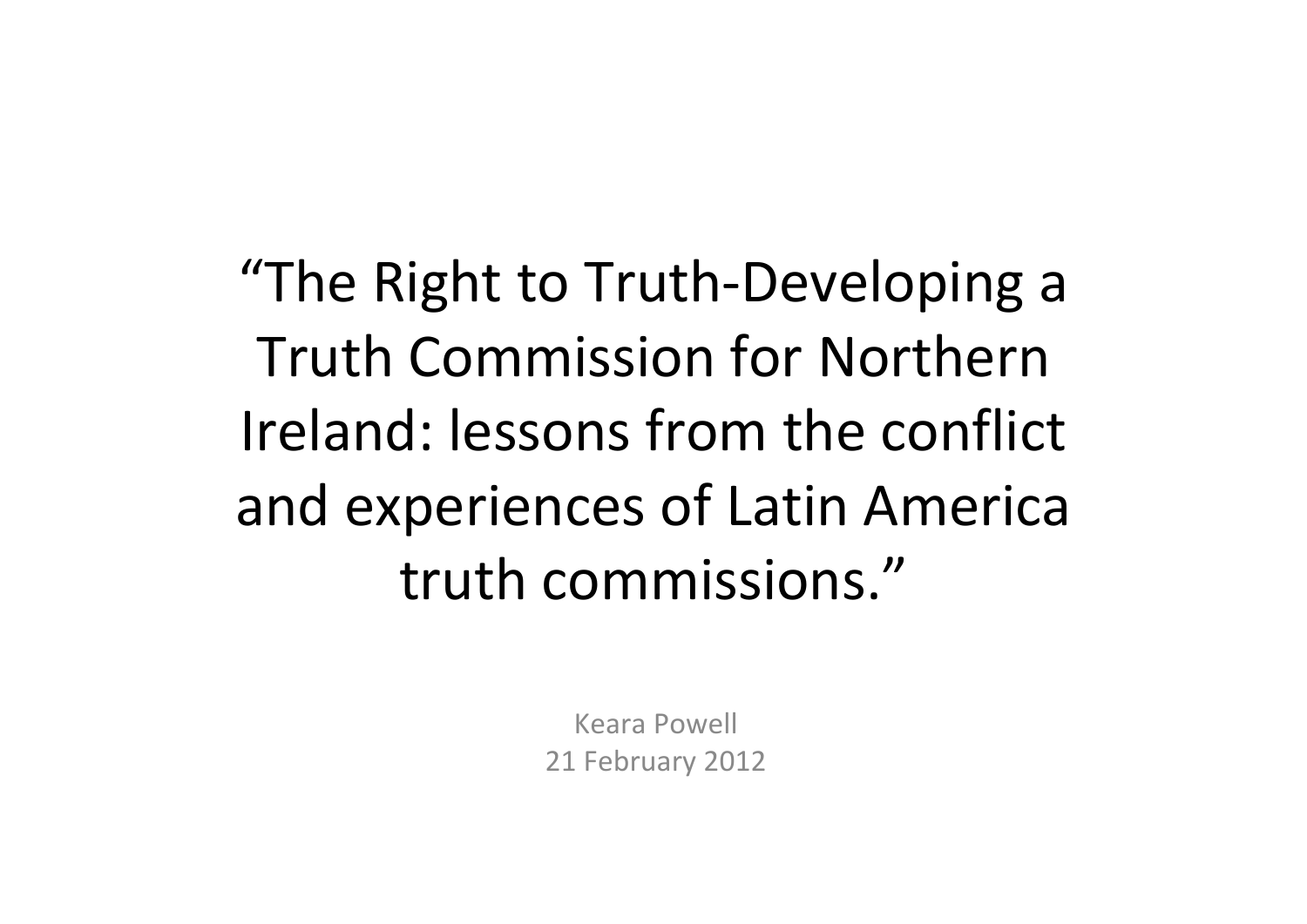## Right to Truth: Northern Ireland

#### **Progress**

Bloody Sunday Inquiry (Saville Report)

- Findings hold lessons for broader contemporary truth process
- Significant legal powers: compel evidence and attendance of witnesses
- Unfeasibility of following inquiry structure
- $\triangleright$  Apology by PM David Cameron

"there is no doubt, there is nothing equivocal, there are no ambiguities. What happened on Bloody Sunday was both unjustified and unjustifiable. It was wrong"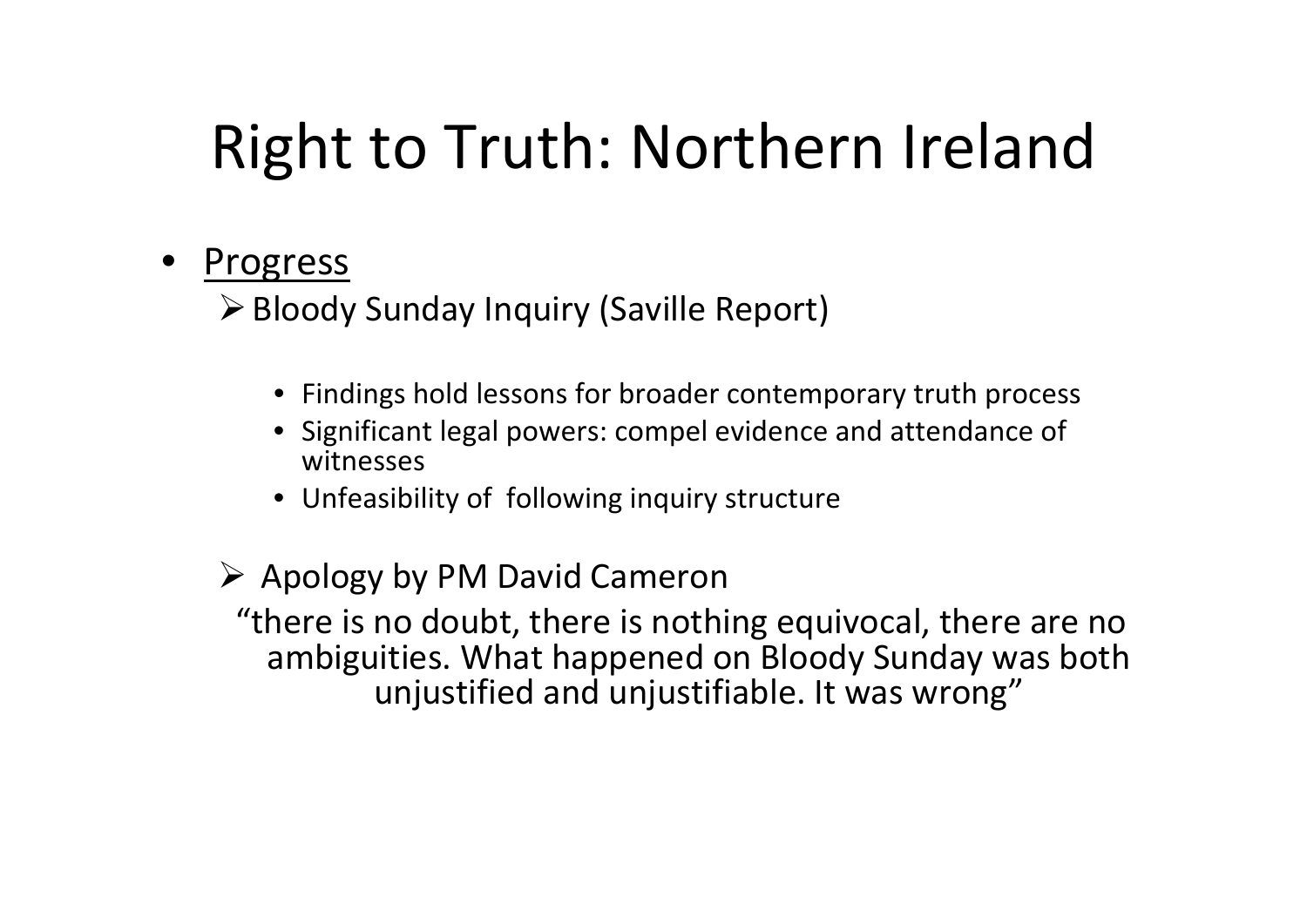## Right to Truth: Northern Ireland

#### • Lessons to Learn

Government reaction to Rosemary Nelson Inquiry

*"The combined effect of these omissions by the RUC and the NIO was that the state failed to take reasonable and proportionate steps to safeguard the life of Rosemary Nelson" (Rosemary Nelson Inquiry Report, 23 May 2011)*

 $\triangleright$  Inquiries Act 2005

 $\triangleright$  Pat Finuncane Inquiry? Investigations into Ballymurphy and Kingsmill massacres?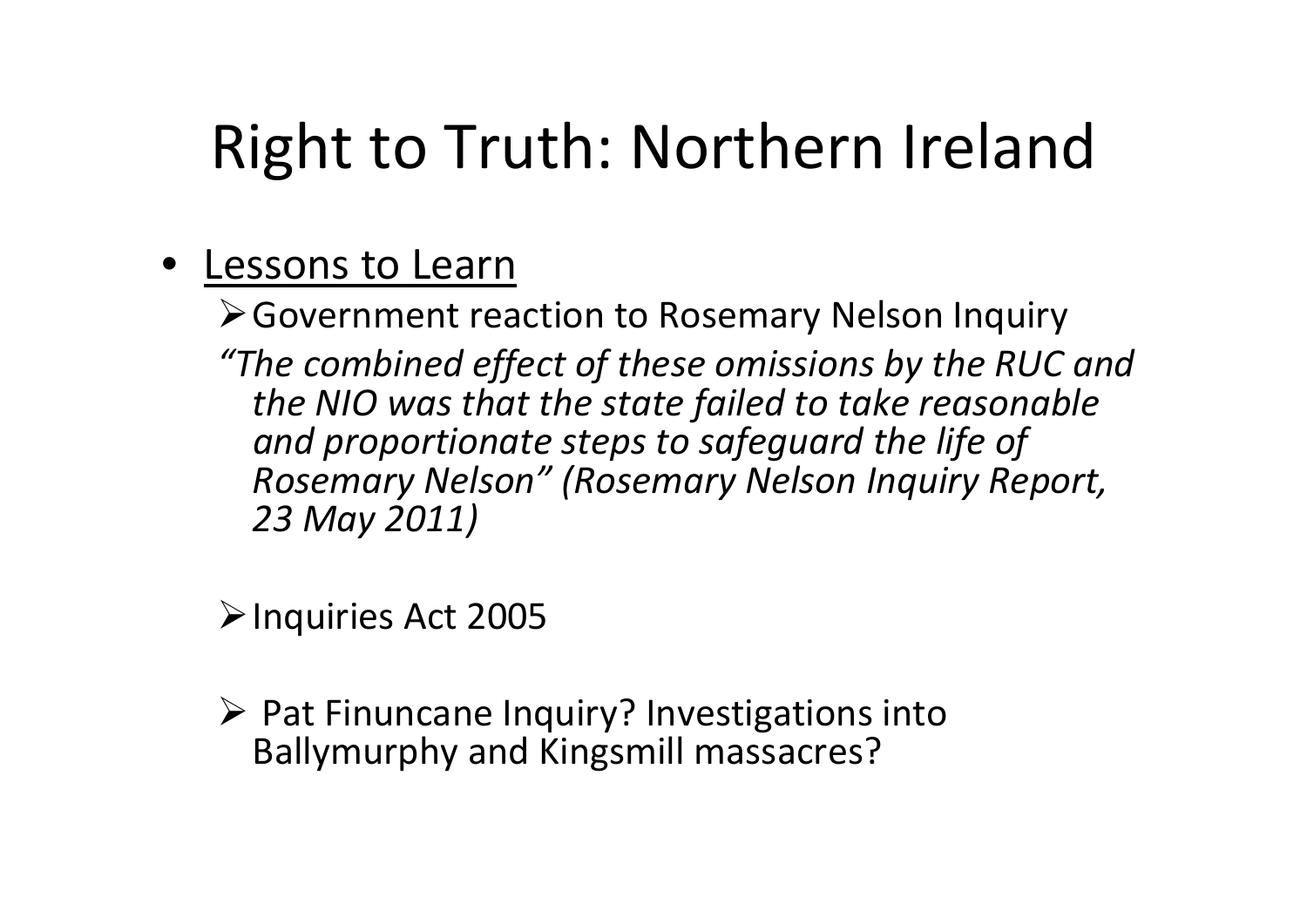## Current Legal Mechanisms for fulfilling RTT in NI

- Development of Art 2 ECHR investigations *Re Jordan* (2003)*:*
	- *practical independence*
	- *effective investigation*
	- *conducted promptly*
	- *transparency*
- Art 2 investigation+Inquests in NI since *Re McCaughey* (2011) UKSC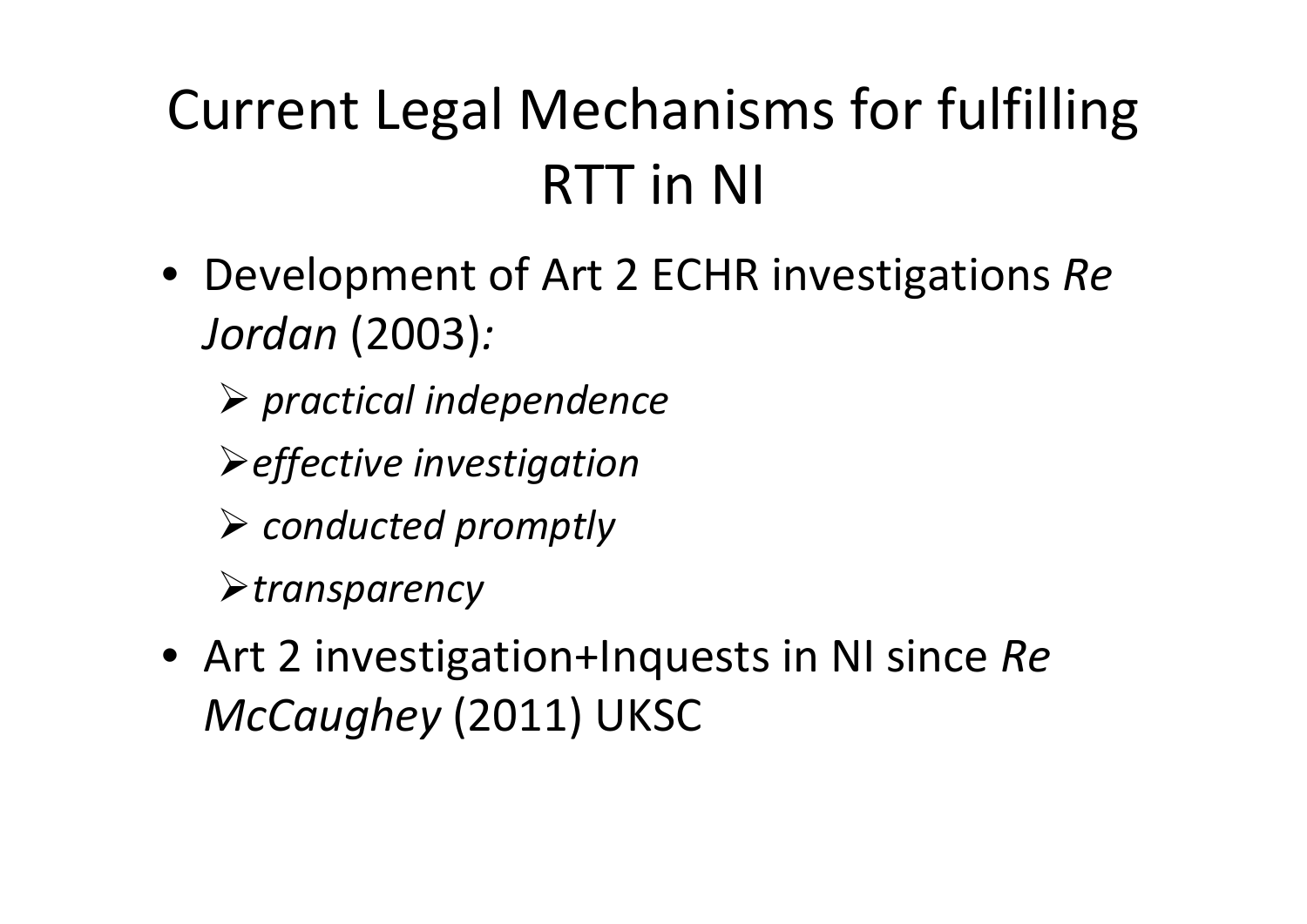### Current Legal Mechanisms for fulfilling RTT in NI

- Historical Enquiries Team
	- Part of UK's 'package of measures'
	- $\triangleright$  Does not have degree of independence demanded by **FCHR**
	- Transfer of cases to Crime Operations (C2) within PSNI
	- Although has been effective in delivering information to victims' families
- Police Ombudsman
	- $\triangleright$  Investigation of cases has become a burden
	- Controversy over reports issued by OPONI
	- $\triangleright$  Independence of office compromised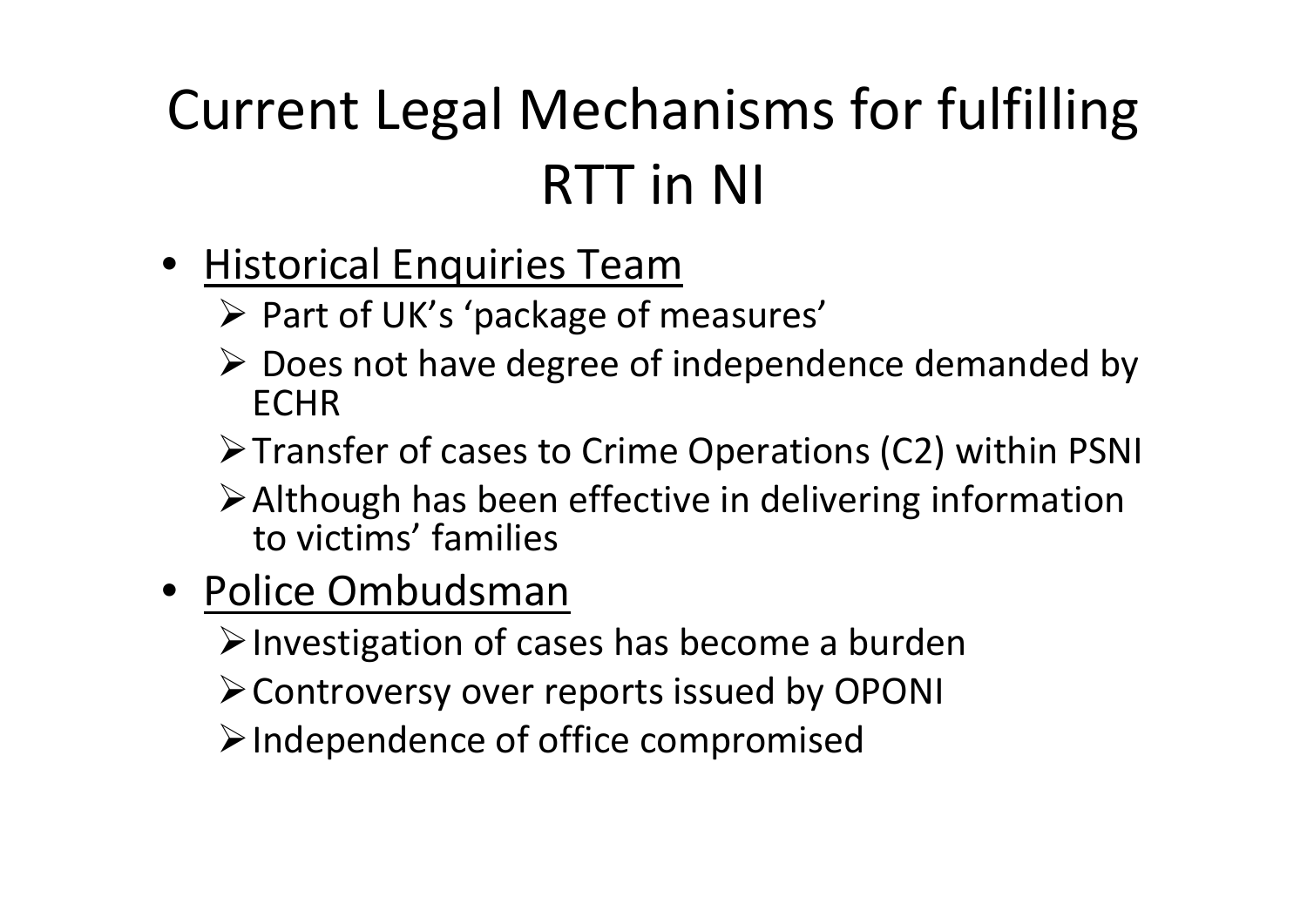## Argentina



'Never Again': Report of the National Commission on the Disappeared

- Creation of CONADEP (National Commission on the Disappeared) 1983
- Controversy over body‐rejection by NGOs
- Change in inquiry‐began collecting testimonies
- *Nunca Más* produced in 1984
- Recommendations: reparations and judicial investigations
- 1985: Prosecutions
- 1986‐7: Passing of amnesty laws
- 1989‐90: Pardons to military
- 1995: 'Truth Trials'
- Truth commission files remain key pieces of evidence in current trials in Argentina
- Major current obstacles: disappearances of witness and prosecutors; delays in prosecutions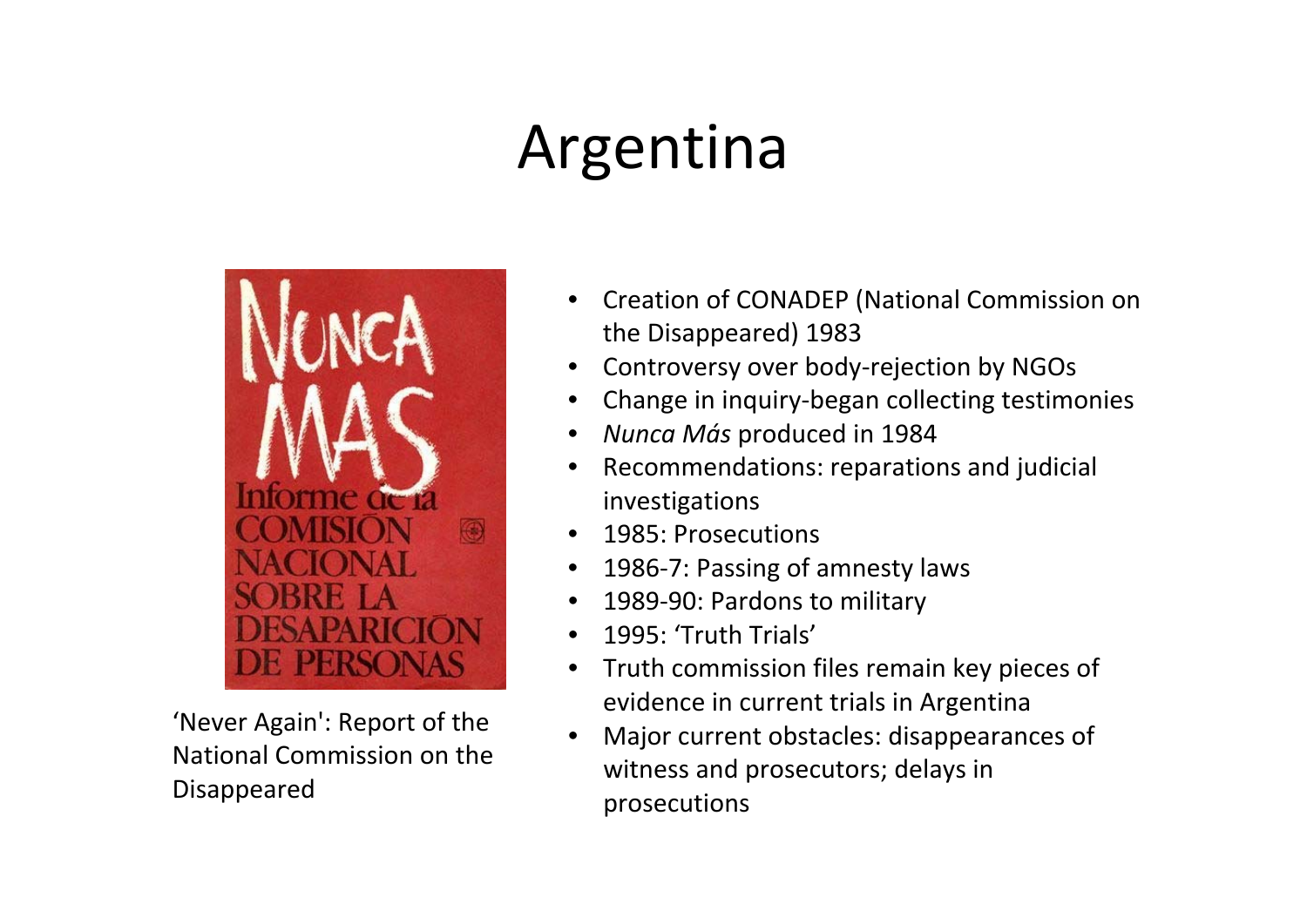# Chile



Rettig Report: Report of the National Commission for Truth and Reconciliation

- 1) National Commission for Truth and Reconciliation (Rettig Commission)
	- Pinochet still remained head of the military therefore report not scathing of reasons for violent action of military
	- Balanced composition increased legitimacy and credibility
	- Limited mandate
	- Recommendations: reparations and methods of prevention
- 2) National Corporation for Reparation and Reconciliation
	- Administered reparations to victims
	- Examination of unresolved cases
	- Limited mandate: excluded tortured victims whosurvived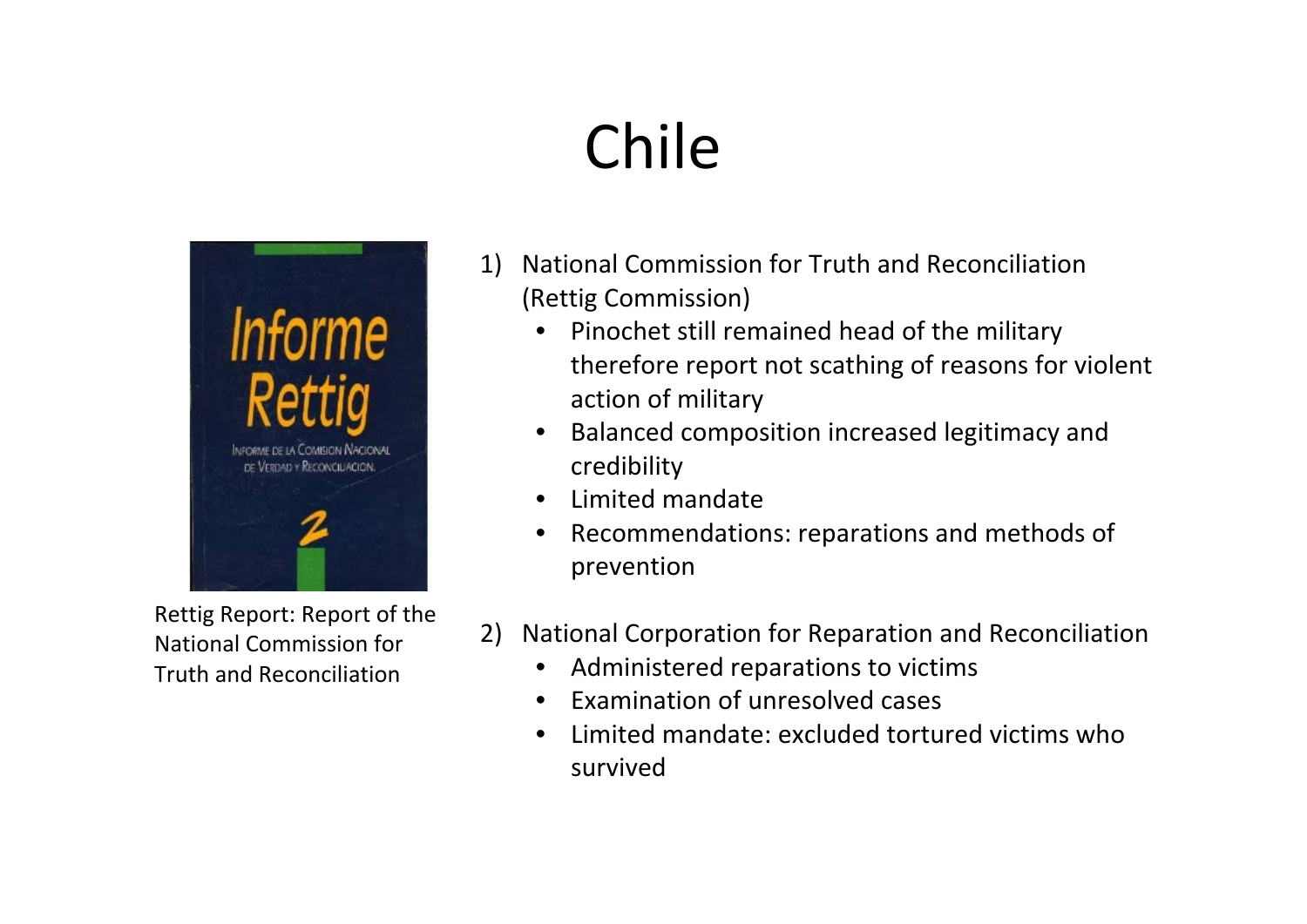# Chile



Picture showing political prisoners being brought into the National Stadium

3) National Commission on Political Imprisonment and Torture (Valech Commission)

- Political imprisonment and torture recognised as institutional practice
- No collaboration with NGOs
- •Victims had to prove the political basis of their detention
- •Controversy over decision not to disclose victims' testimonies for 50 years

4) Presidential Advisory Commission for the Qualification of Disappeared Detainees, Political Executions and Victims of Political Imprisonment and Torture (Valech Commission)

- Added new torture victims to the list: now set at over 40,000
- Lack of engagement or comment from government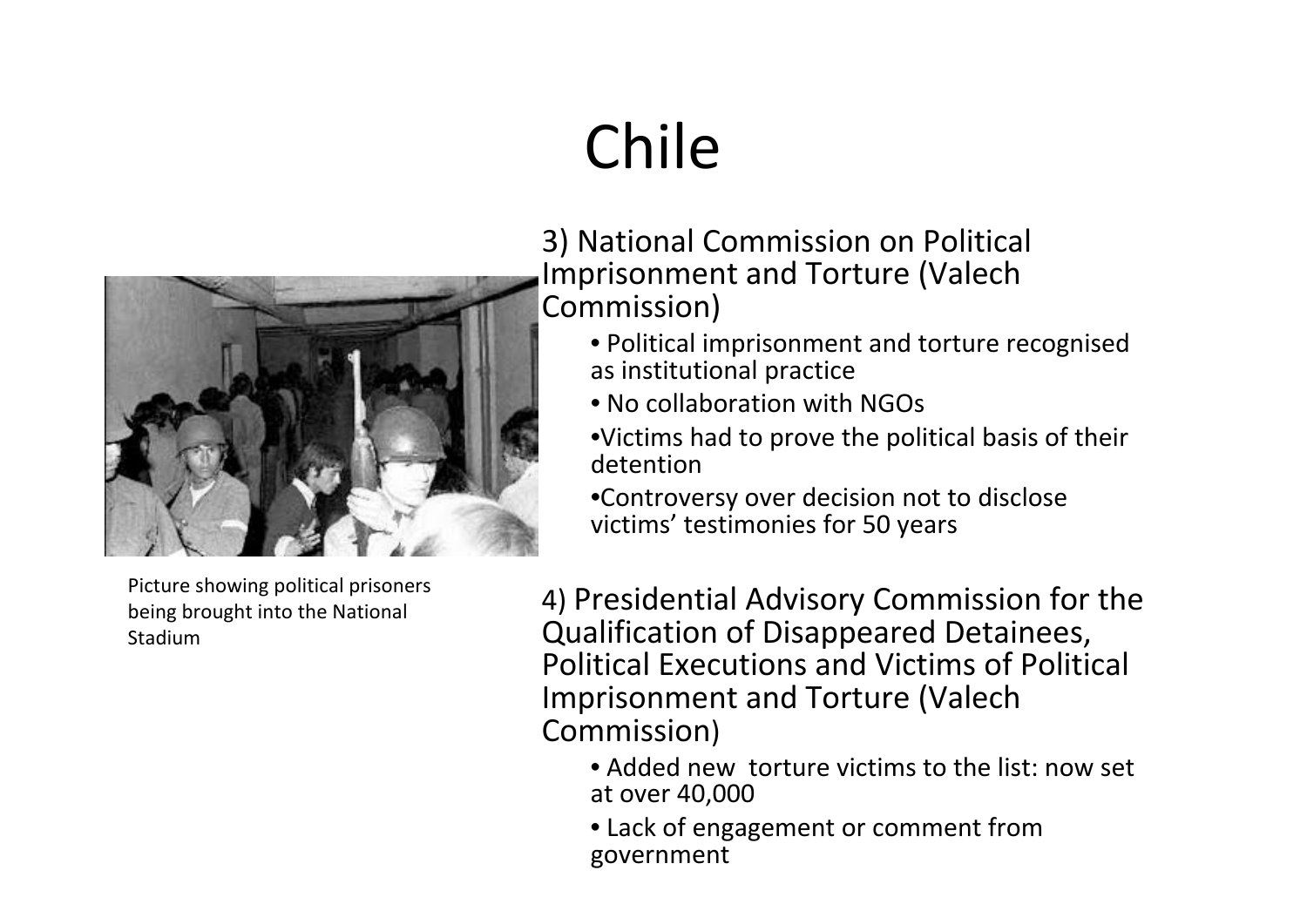#### Guatemala





CEH report: 'Guatemala, Memory of Silence'

- Commission for Historical Clarification established in 1994 as result of peace agreement
- Largest number of victims in any conflict in Latin America
- State responsible for genocide of Mayan population
- Independent structure of Commission
- Very broad mandate: successful macro and micro approach
- No public hearings
- Prosecutions now forthcoming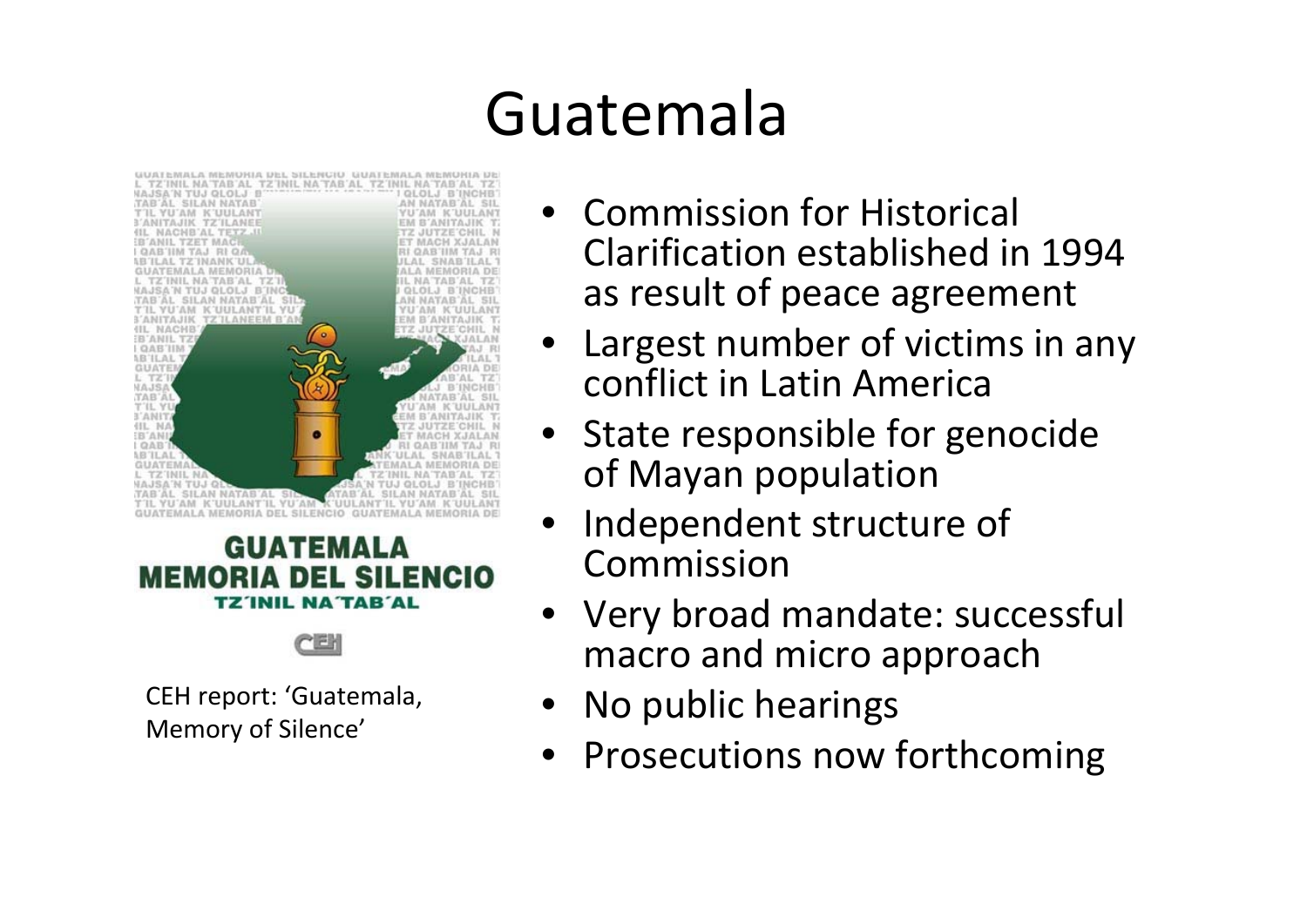

Commission on El Salvador: 'From Madness to Hope'

## El Salvador

- Commission on the Truth for El Salvador created by UN‐brokered peace agreement
- Commission appointed by UN Secretary‐General: entirely international composition
- No involvement of NGOs
- Recommendations legally binding on all parties
- Heavy emphasis on IHRL
- Report of the UN Truth Prosecutions not recommended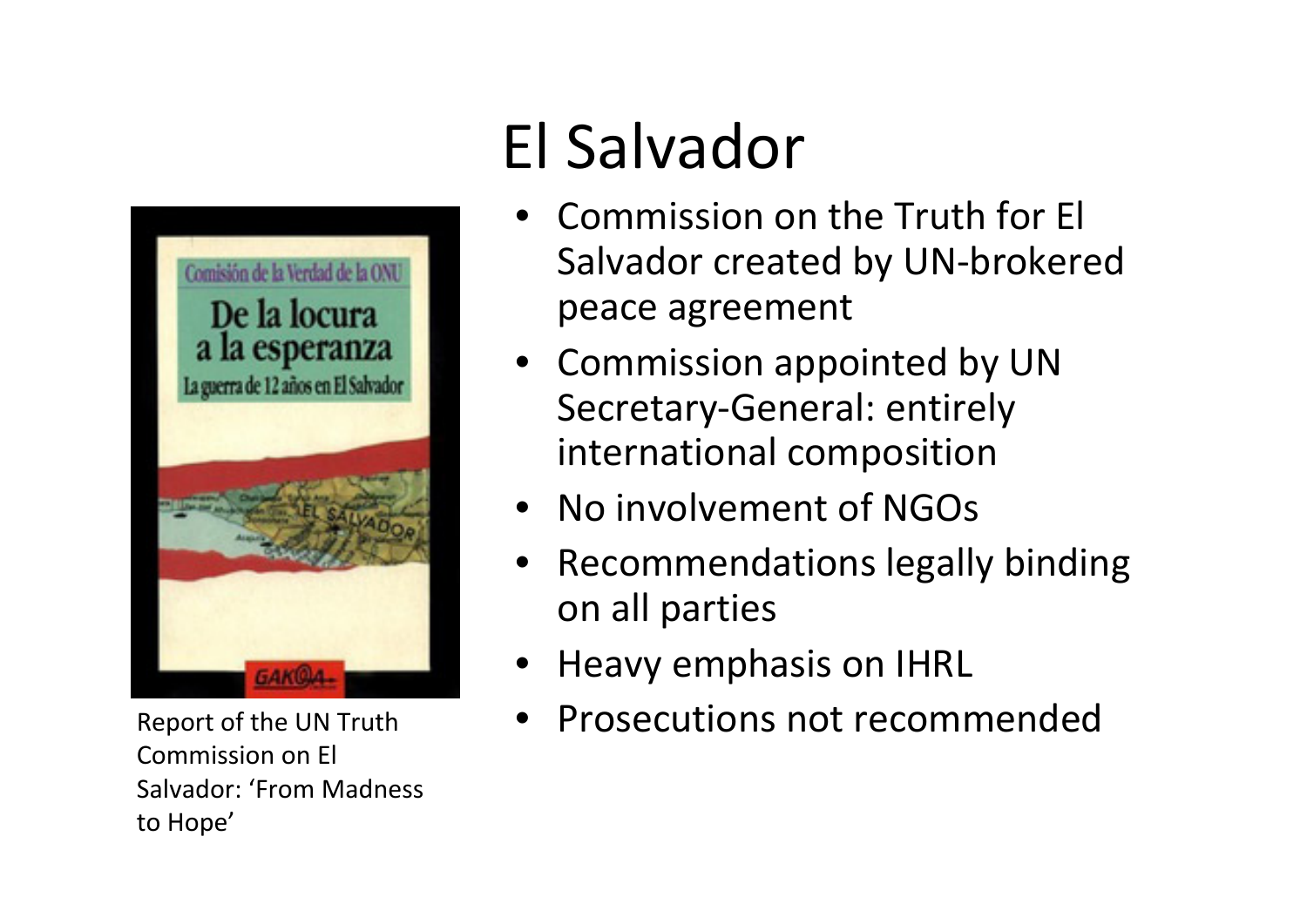#### A Truth Commission for NI

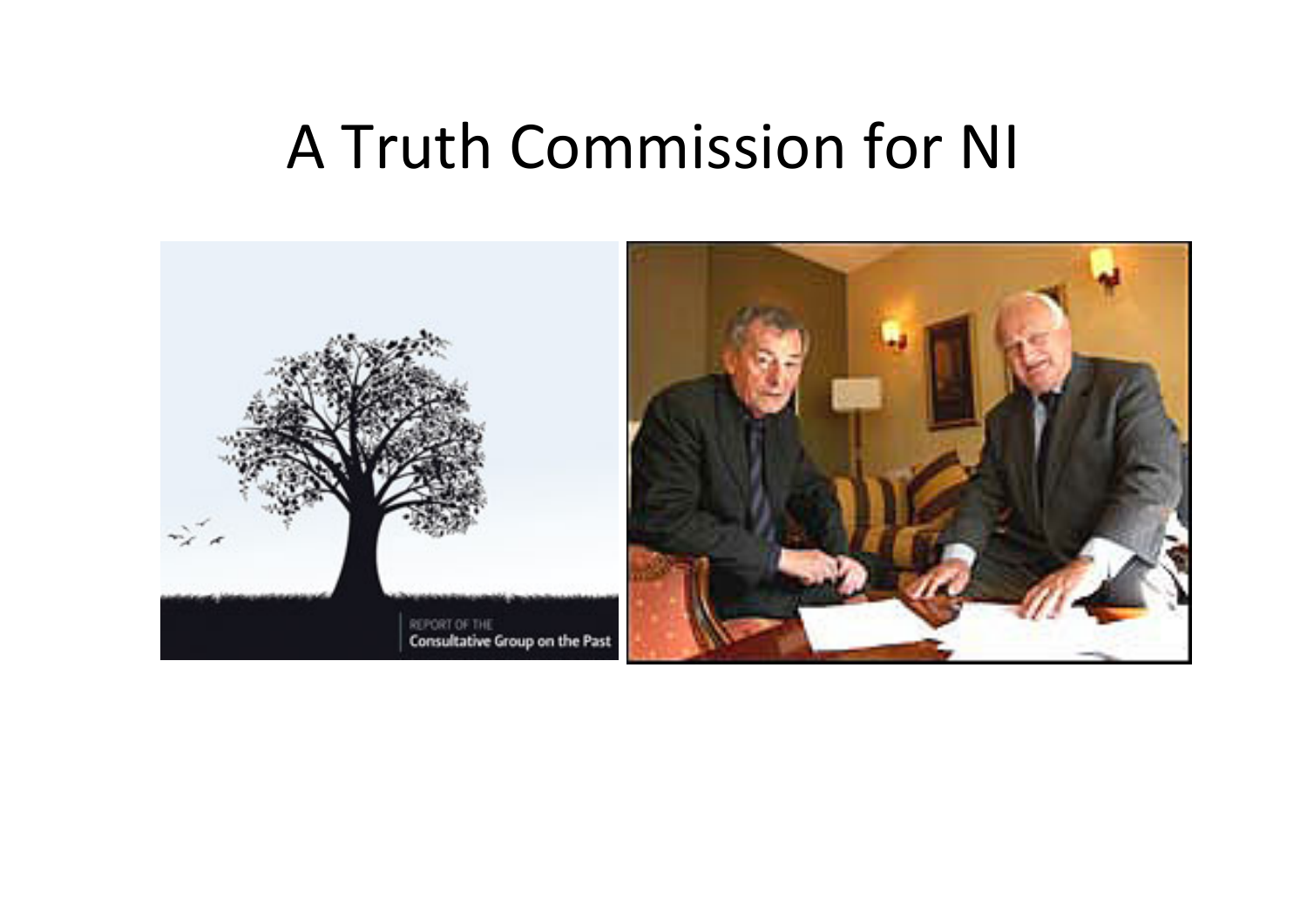#### Composition and Structure

- *"The Commission would be headed by an International Commissioner who should act as Chair"*
- Need for local figures to be involved. Cf: Guatemala, El Salvador.
- Importance of selection of personnel
- Need for some form of permanent legal team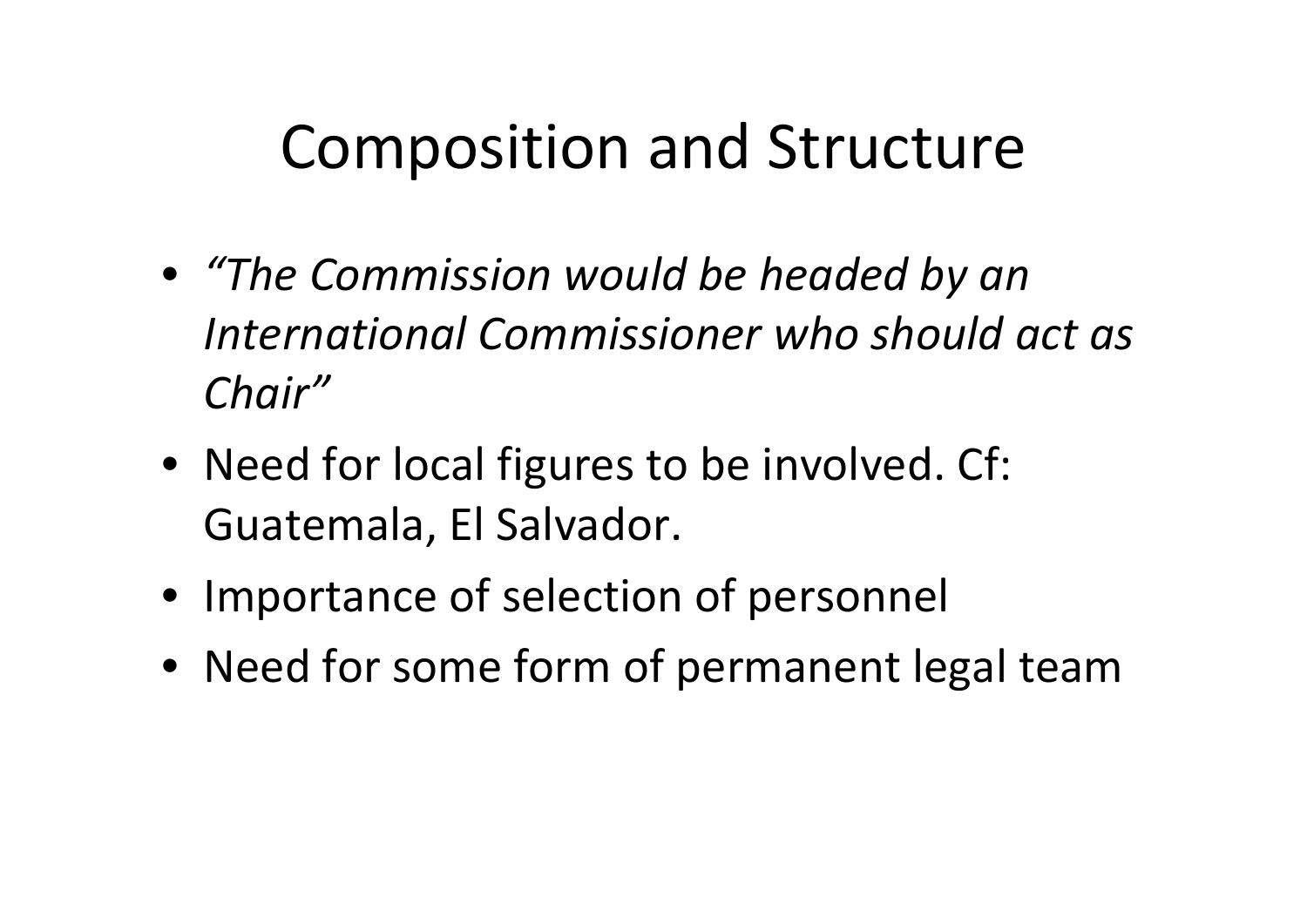#### Mandate

- Flexible to allow interpretation by commissioners
- Sufficiently broad to allow micro/macro truth to emerge
- Time frame: need to balance extensive time frame without danger of losing momentum
- Latin America: short time frame, access to less resources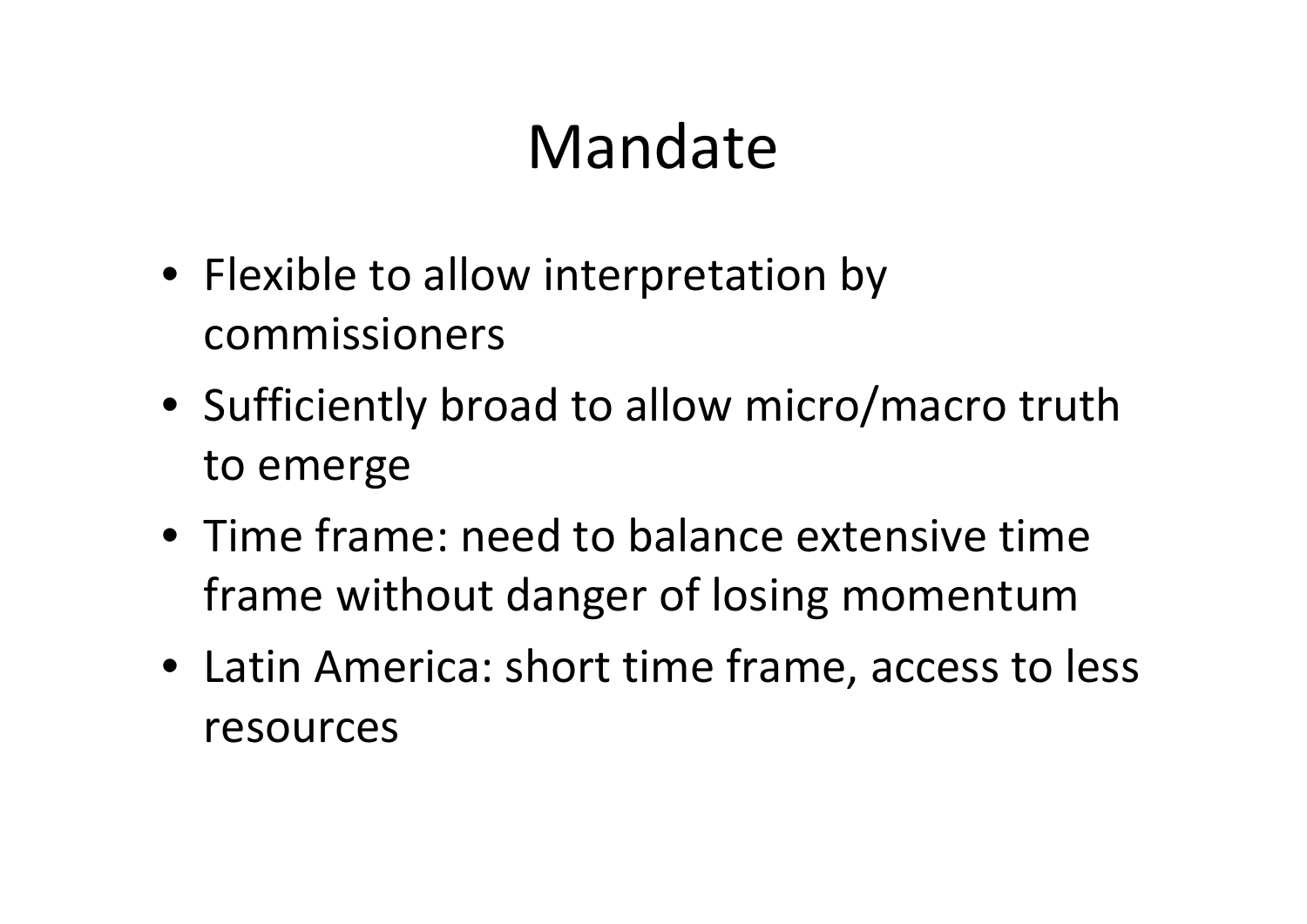#### Powers

#### **•** Review and Investigation Unit:

- $\triangleright$  Effectively a policing body with equivalent powers and support by police expertise
- Would ensure greater compliance with Art 2 ECHR
- Information Recovery Unit:
	- Heavy involvement of next‐of‐kin
	- Focus on resolving unanswered questions
	- $\triangleright$  Powers to compel documents not witnesses

#### • Thematic Examination Unit:

- $\triangleright$  Focus on overall responsibility
- Cf: Chile, El Salvador, Guatemala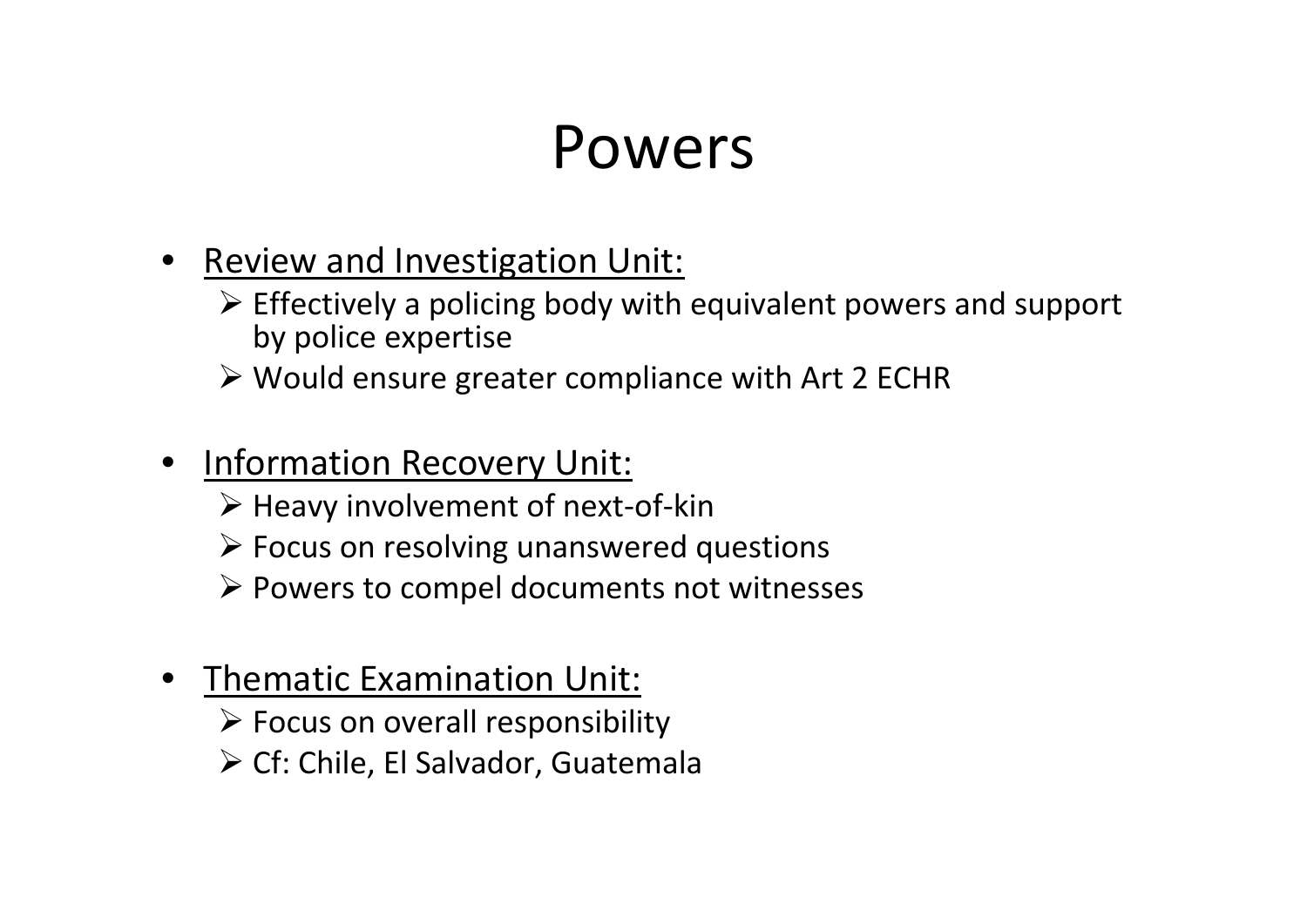#### Amnesty

- Need for incentive/'accountable amnesty'
- Statements made during Information Recovery and Thematic Examination process not admissible in criminal/civil proceedings
- 'Use immunity' already in place with work of Independent Commission for Location of Victims' Remains (ICLVR)
- Need to incentivise testimony from non‐State actors given difficulty in establishing accountability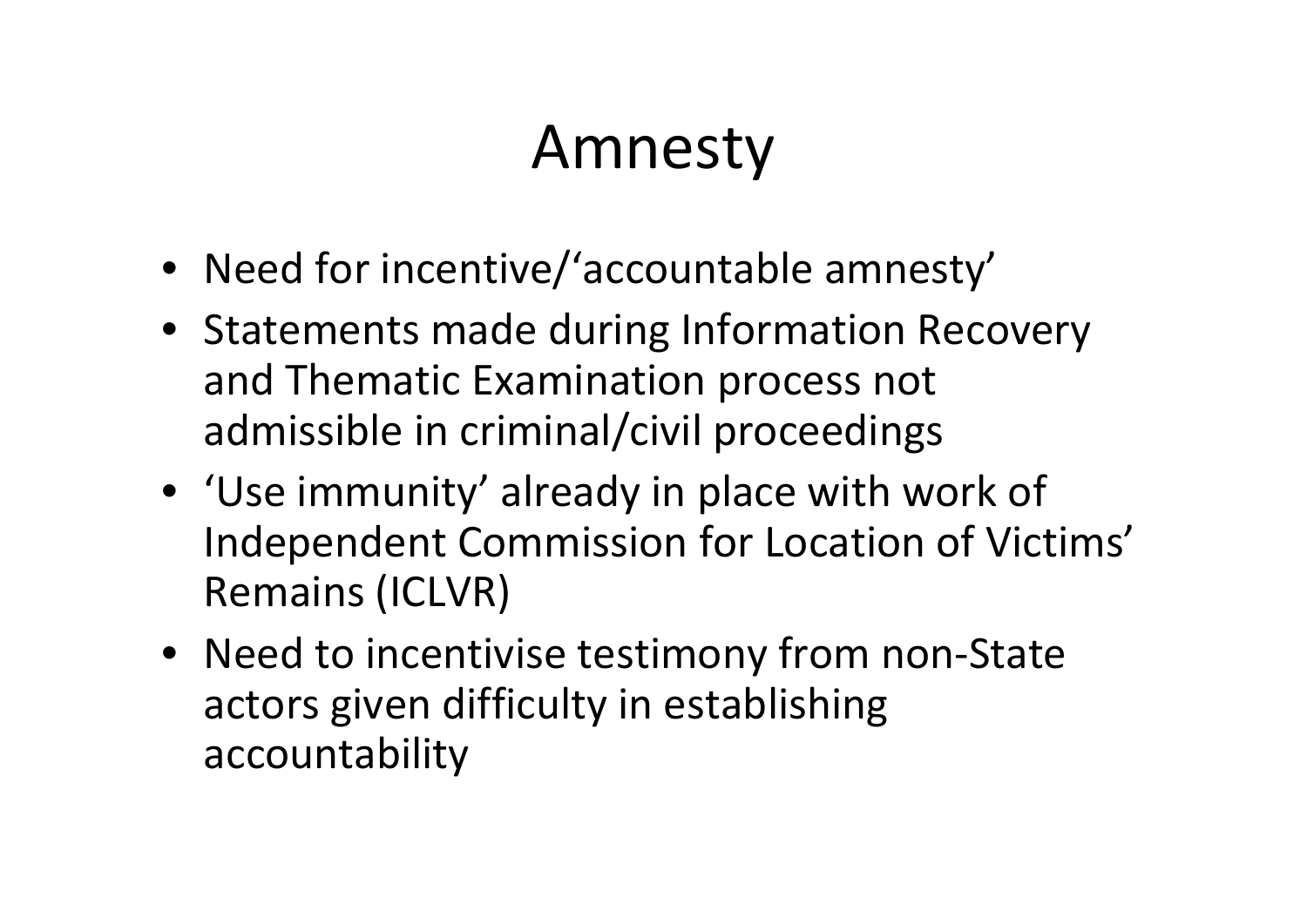#### Accountability of State and Non ‐State Actors

- Concern that paramilitaries will not cooperate/ that State abuses disproportionately focused upon
- Concern that State not held accountable/focus given to 'moving on'
- Ex ‐combatants at forefront of community ‐based truth recovery projects in both Unionist and Nationalist communities
- State expected to be held to higher degree of accountability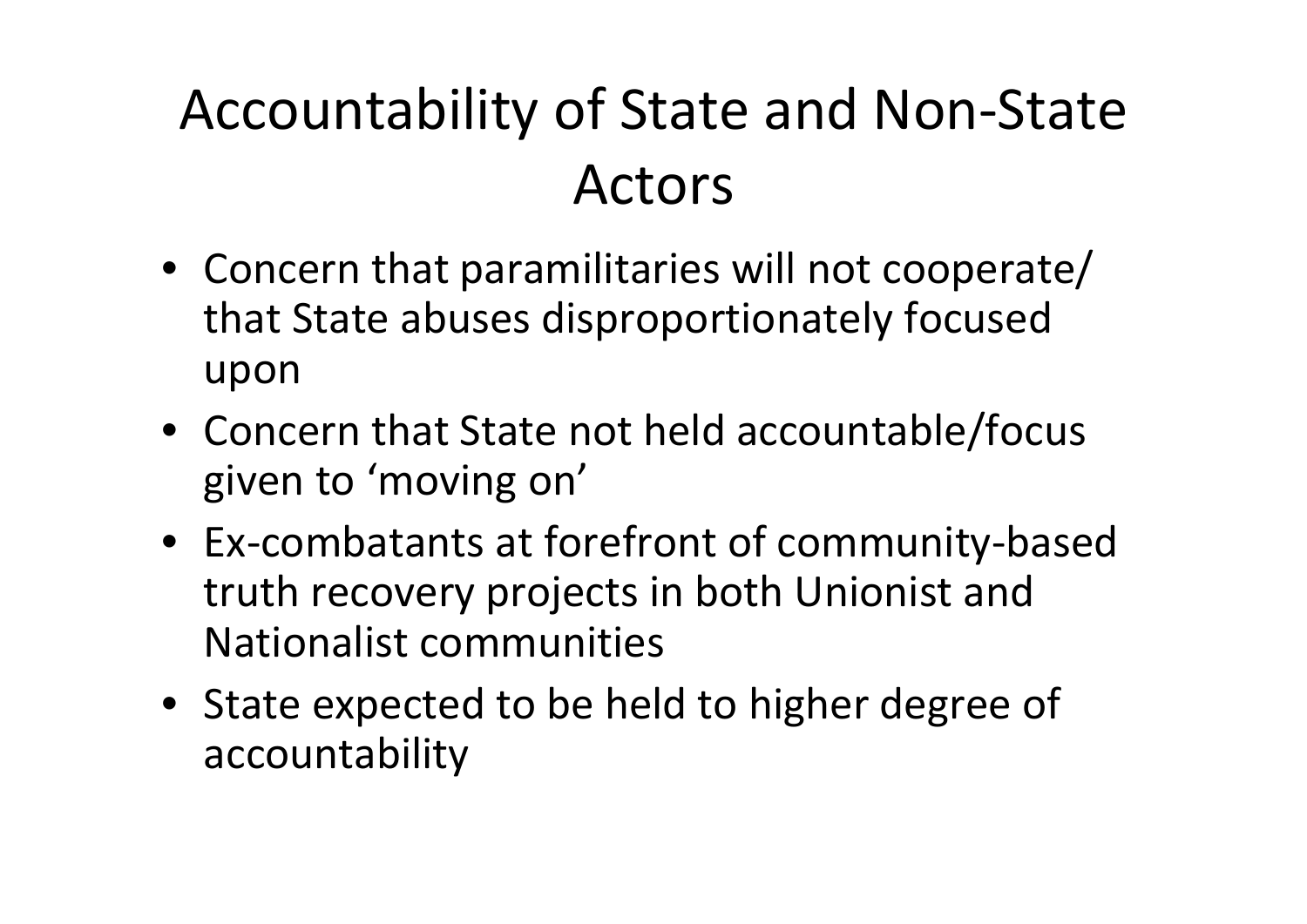## Consensus and Cooperation

- Need for political/societal will and consensus on truth recovery
- Domination of truth recovery by Nationalist community due to Unionist fear
- Overcome if independence, effectiveness and transparency underpin operation of commission
- Must operate without undue influence or control by either government
- International oversight may be required to ensure compliance